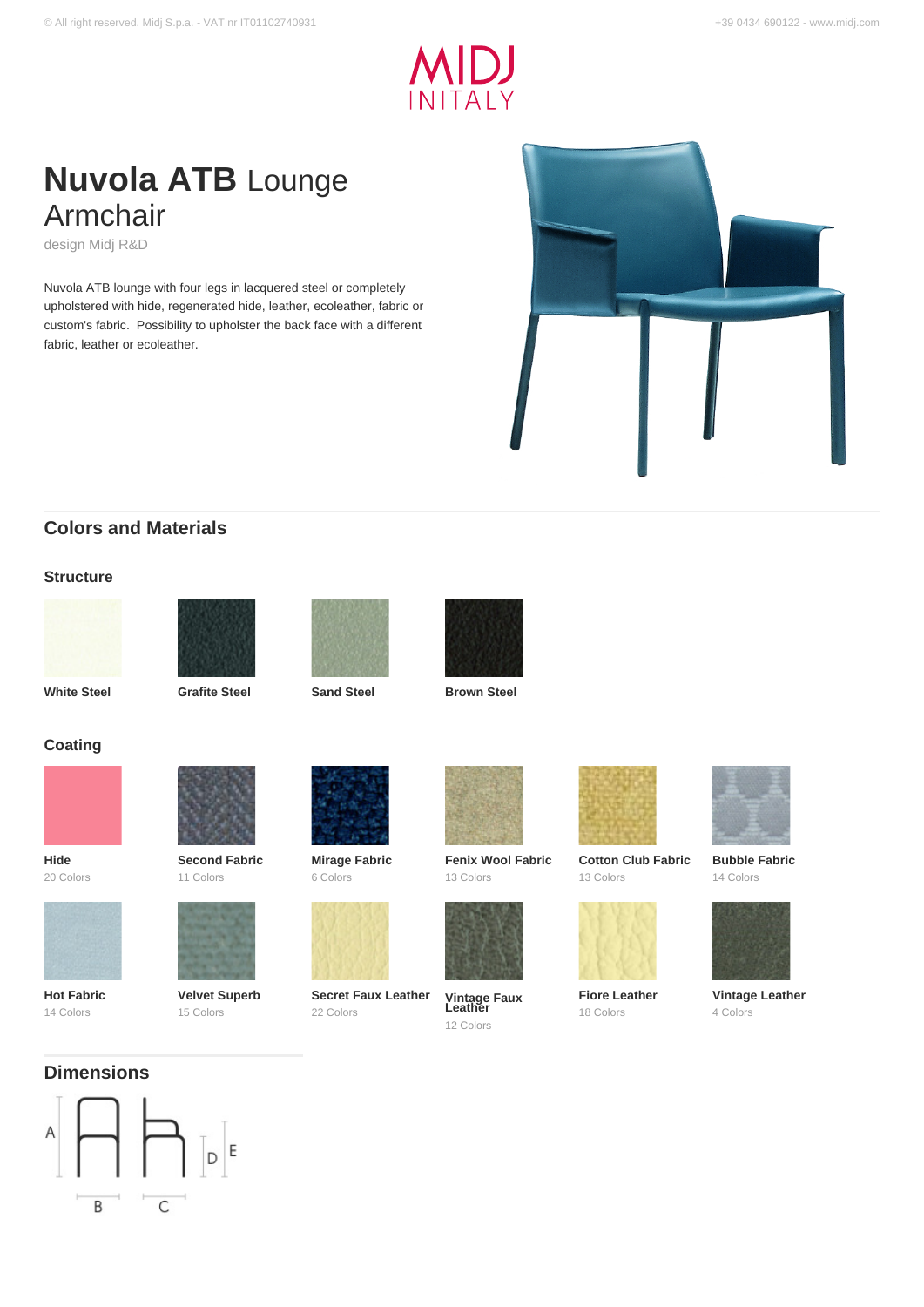|   | cm | inch |
|---|----|------|
| E | 59 | 23.2 |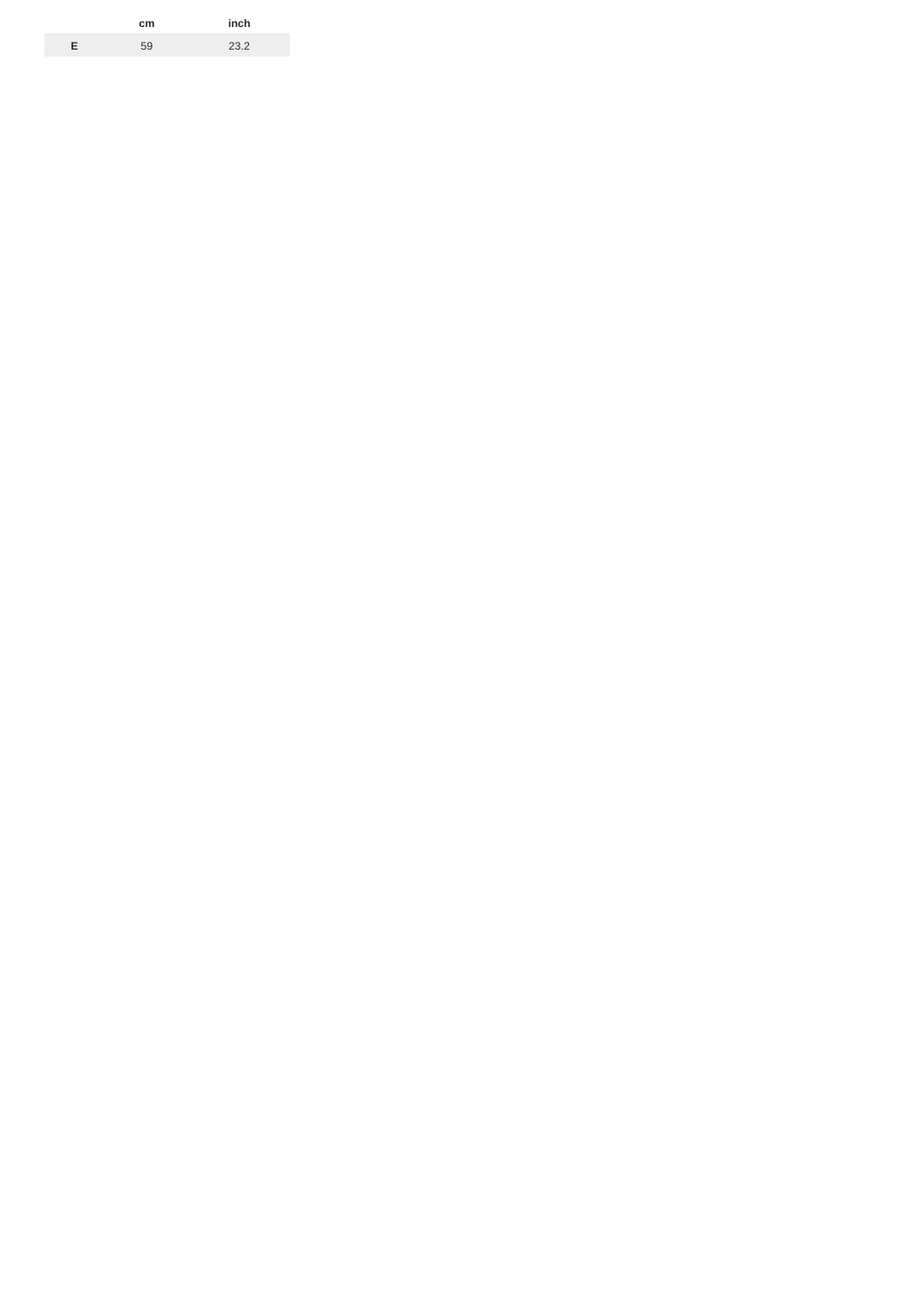| cm | inch |
|----|------|
| 42 | 16.5 |
| 64 | 25.2 |
| 61 | 24   |
| 77 | 20.3 |
|    |      |

# **Volumetric Details**

**Weight** 14.5 Kg **Volume** 0.31 mc **Package** 1

# **Materials Certifications**

#### **Hide**

FIRE RESISTANCE: Technical Bulletin 117/00 sez E part. 1 EN 1021 parte 1/94, parte 2/94 BS 5852/90

### PROPRIETIES AND ADVANTAGES

The hide is a hygienic and very practical product: it resists to wear, it's impermeable to water but, at the same time, the hide wicks air and sweat. The hide is obtained from the skin of bovines brees and slaughtered for food purposes and subsequently treated with chromium salts.

### CLEANING INSTRUCTIONS

Use only a damp, non abrasive cloth; do not use products containing solvents or alcohol that may damagethe surface. It is advisable to test an invisible area of the product before cleaning it all. For good preservation of the product purchased, it is unadvisable to expose it to direct sunlight that may alter its features and colours. Any surface imperfections are natural features of hide and guarantee that it is an original product.

# **Materials Certifications**

### **Second Fabric**

Martindale 25.000 cycles Composition: 70% VI - 30% LI

# FIRE RESISTANCE:

Italy - Classe 1IM EN 1021 Part.1-2 BS 5852 Crib 5 France - M1 USA Calif. Bull. 117 June 2013 IMO 307 (88) Part.8

### FEATURES

100% consisted of natural fibers. It does not contain chemical additives nor fire-resistant agents. It does not contain formaldehyde nor chlorine or bromine. It is biodegradable. It is resistant to temperatures above 1000°.

### MAINTENANCE

Use regularly the smooth spout vacuum cleaner , without brushing. The textile product cannot stand chlorine treatment. Dry at low temperatures.

Slight color differences between a lot and the other are to be consdered normal.

# **Materials Certifications**

#### **Mirage Fabric**

Mantindale: 100.000 cycles Composition: 100% Polyester Shrinking about 1%

FIRE RESISTANCE Classe 1IM B1 DIN 4102 Q1 OENORM B3825 Q1 OENORM 3800 Part. 1 BS 5852 Crib 5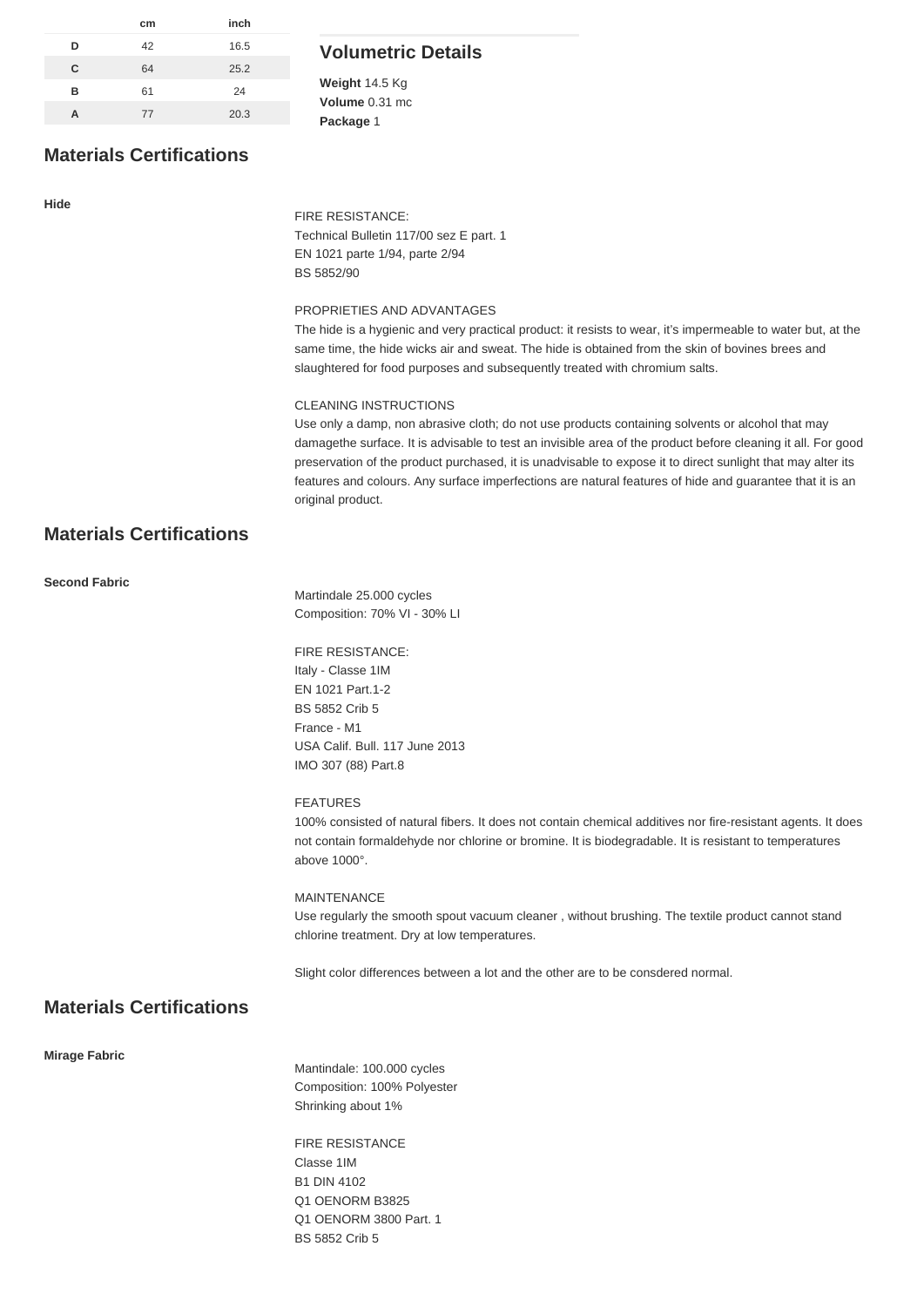|                                 | EN 1021 Part.1-2                                                                                                                                                                                                  |
|---------------------------------|-------------------------------------------------------------------------------------------------------------------------------------------------------------------------------------------------------------------|
|                                 | Calif. Bull. 117                                                                                                                                                                                                  |
|                                 | EN 13501 - 1 1,2 : B-s1, d0                                                                                                                                                                                       |
|                                 | EN 13773 Burning Behaviour: class 1<br>EN ISO 6940/6941                                                                                                                                                           |
|                                 | Fire Protection Classification: 5.3                                                                                                                                                                               |
|                                 | NF D 60-013:2006 AM18                                                                                                                                                                                             |
|                                 | FAR.25853 Classification: Yes                                                                                                                                                                                     |
|                                 | PROPRIETIES AND ADVANTAGES                                                                                                                                                                                        |
|                                 | Mirage is a two-way stretch fabric with crep armor, it is very resistant to abrasion and pilling. Mirage is                                                                                                       |
|                                 | equipped with the best certificates required for the resistance to fire.                                                                                                                                          |
|                                 | <b>CLEANING INSTRUCTIONS</b>                                                                                                                                                                                      |
|                                 | We recommend to use a regulary vacuum cleaner with plain tip, do not brush. For light stains, rub the                                                                                                             |
|                                 | surface gently with a damp cloth or use neutral fabric detergents. Leave to dry away from sunlight.                                                                                                               |
| <b>Materials Certifications</b> |                                                                                                                                                                                                                   |
| Fenix Wool Fabric               |                                                                                                                                                                                                                   |
|                                 | Martindale: 100.000 cycles                                                                                                                                                                                        |
|                                 | Composition: 75% wool; 25% Polyammide                                                                                                                                                                             |
|                                 | <b>FIRE RESISTANCE</b>                                                                                                                                                                                            |
|                                 | CLASSE 1 IM,                                                                                                                                                                                                      |
|                                 | EN 1021 Part 1-2,                                                                                                                                                                                                 |
|                                 | Calif. Bull. 117                                                                                                                                                                                                  |
|                                 | PROPRIETIES AND ADVANTAGES                                                                                                                                                                                        |
|                                 | The particular finish of the Fenix Wool fabric is obtained by a stabilization treatment which gives a                                                                                                             |
|                                 | particularly soft hand but very consistent, able to achieve excellent values of resistance to pilling and                                                                                                         |
|                                 | abrasion. This fabric is made from regenerated wool. The recycling allows the creation of fabrics even<br>more varied and rich in composition with inimitable content of fantasy. The very contemporary color     |
|                                 | palette is coordinated harmoniously both for domestic and for the office sector. The fabric is produced                                                                                                           |
|                                 | entirely in Italy.                                                                                                                                                                                                |
|                                 |                                                                                                                                                                                                                   |
|                                 | CLEANING INSTRUCTIONS<br>We recommend to use a regulary vacuum cleaner with plain tip, do not brush. Dry cleaning is                                                                                              |
|                                 | recommended. Some colorants used for garments or accessories (i.e. jeans) may the stain pale colours                                                                                                              |
|                                 | of this product. This tendency increases                                                                                                                                                                          |
|                                 | in a damp, warm environment.                                                                                                                                                                                      |
| <b>Materials Certifications</b> |                                                                                                                                                                                                                   |
| <b>Cotton Club Fabric</b>       | COMPOSITION: 70 % COT; 10% PES; 10% ACR; 10% AF                                                                                                                                                                   |
|                                 |                                                                                                                                                                                                                   |
|                                 | WASHING                                                                                                                                                                                                           |
|                                 | Dust gently and in case of light stains pass the surface with a damp cloth or a neutral detergent, rinse with                                                                                                     |
|                                 | water without squeezing. Let the fabric dry inside out avoiding direct exposure to the sunlight. Iron to the<br>reverse at low temperature. The following instructions are recommended for small located and more |
|                                 | obstinate stains                                                                                                                                                                                                  |
|                                 | (oil, fat, cosmetics, ink, coffee, liquor, chewing-gum etc.): dissolve immediately with clear ethylic alcohol<br>diluted in water to 20%, dab and then treat with a neutral detergent solution. Rinse abundantly. |
|                                 | <b>GENERAL WARNINGS</b>                                                                                                                                                                                           |
|                                 | To avoid permanent stains, the lighter colours of the article should not be brought into contact with textiles                                                                                                    |
|                                 | and clothing coloured with unfixed dyes. We cannot guarantee the ability to remove unknown dyes from                                                                                                              |
|                                 | light coloured product.                                                                                                                                                                                           |
|                                 | Slight color differences between a lot and the other are to be consdered normal.                                                                                                                                  |
|                                 |                                                                                                                                                                                                                   |
| <b>Materials Certifications</b> |                                                                                                                                                                                                                   |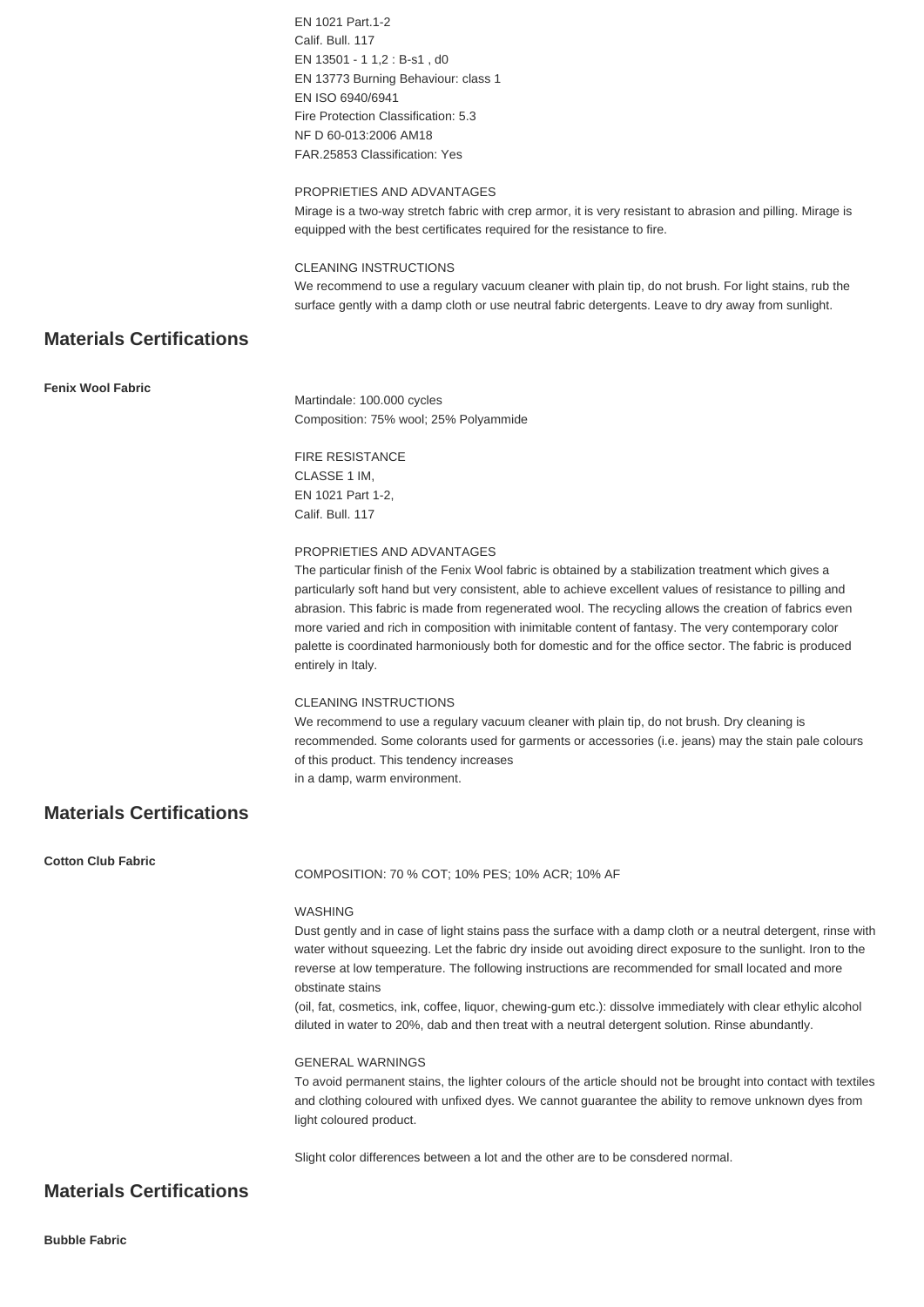MARTINDALE: 35'000 cycles

COMPOSITION: 100% PES

FIRE RESISTANCE: BS5852:2006 (p. 11 CRIB 5) EN1021-1 EN1021-2 UNI 9175:2010 - classe 1 im

### PROPERTIES AND ADVANTAGES

Bubble is a polyester fabric entirely manufactured and tested in Italy which has been studied for the upholstered furniture sector. Made applying special technical finishings that reduce height and increase thickness of the geometrical shapes on the surface. This fabric is highly resistant and both its warp and weft are 100% fireproof. Since it has successfully passed the most exacting reaction to fire tests, it can be used in the professional and hospitality/ contract settings. Bubble mixes together the elegance, the embracing materials and the prestige of traditional home fabrics with the resistance and the high technical performances typical of contract textile.

### **Materials Certifications**

**Hot Fabric**

MARTINDALE: 45'000 cycles

COMPOSITION: 100% PES

FIRE RESISTANCE: BS5852:2006 (p. 11 CRIB 5) EN1021-1 EN1021-2 UNI 9175:2010 - 1 IM

#### PROPERTIES AND ADVANTAGES

Hot is a polyester fabric entirely manufactured and tested in Italy which has been studied for the upholstered furniture sector. Special dying methods are used to provide volume to Hot fabrics and make them extremely soft. This fabric is highly resistant and both its warp and weft are 100% fireproof. Since it has successfully passed the most exacting reaction to fire tests, it can be used in the professional and hospitality/ contract settings. Hot mixes together the elegance, the embracing materials and the prestige of traditional home fabrics with the resistance and the high technical performances typical of contract textile.

#### CLEANING INSTRUCTIONS

Pen: treat immediately using denatured colorless alcohol. Brush then using neutral detergent and put in washing-machine. Milk, butter and oil: absorb immediately using blotting paper. Brush then using neutral detergent and put in washing-machine. Drinks: rinse immediately with abundant water and neutral soap. Put then in washing-machine. Adhesives and chewingum: harden the stain using some ice, remove the residues, apply a lubricant solution and let it dry. If necessary, repeat the operation and put then in washingmachine. Food debris: brush with water and neutral soap or with alcohol clituted in water at 20%. Put then in washing-machine.

### **Materials Certifications**

**Velvet Superb**

MARTINDALE: 60'000 cycles

COMPOSITION: 100% PES FR

FIRE RESISTANCE: EN 1021-1 EN 1021-2 UNI 9175 CLASSE 1 IM UNI 9177 CLASSE 1 IM BS 5852 – CRIB 5 NF 92.503 – M1 DIN 4102 – B1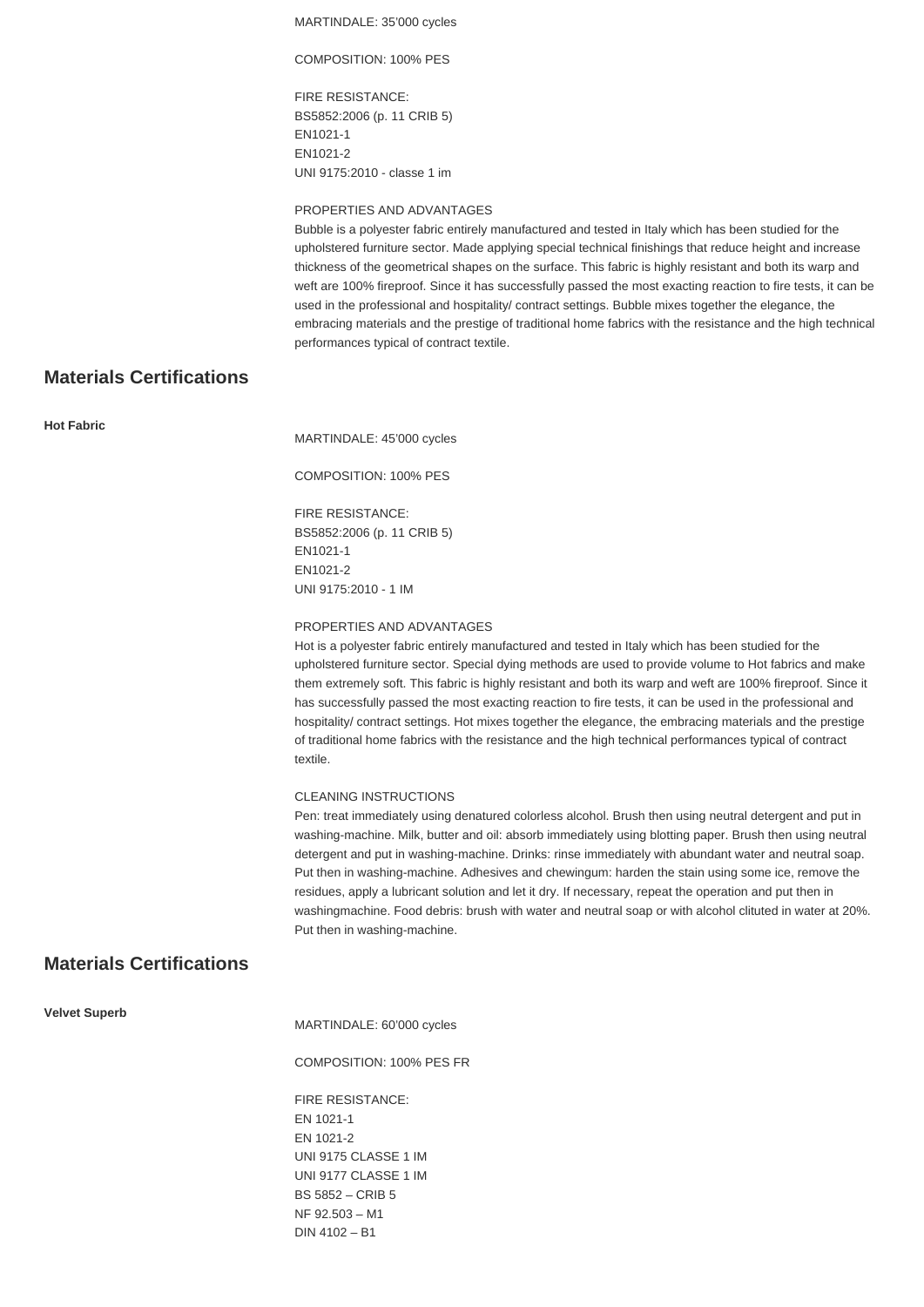#### PROPRIETIES AND ADVANTAGES

Superb, it's the velvet from lively and bright colours. Superb is soft yet lasting, resistant to wear, suitable for both public settings and home. Superb is a timeless velvet; it adapts to every style no matter if classic or modern. It is fireproof and easy to maintain. Superb can be used to make armchairs, sofas, chairs, upholstered furniture or obtain their type approval under the different regulations around the word.

#### CLEANING INSTRUCTIONS

PEN: Treat immediately using denaturated colorless alcohol. Brush then using neutral detergent and rinse. MILK, BUTTER AND OIL: Absorb immediately using blotting paper. Brush then using neutral detergent and rinse. DRINKS: Rinse immediately with abundant water and neutral soap. ADHESIVE AND CHEWINGUM: harden the stain using some ice, remove the residues, apply a lubrificant solution and let it dry. If necessary repeat the operation. FOOD DEBRIS: brush with water and neutral soap or with alcohol diluited in water at 20%.

Slight color differences between a lot and the other are to be consdered normal.

# **Materials Certifications**

**Secret Faux Leather**

MARTINDALE: 60'000 cycles

COMPOSITION: 76% PVC - 2% PU 22% PES

#### FIRE RESISTANCE:

EN 1021-2:2006 UNI 9175 CLASSE 1 IM BS5852-1:1979 part 1 TB 117:2013

#### PROPRIETIES AND ADVANTAGES

Secret is a fire retardant ecoleather totally made in Italy. It contains high resistant polymers of new conception more resistant to sun exposure and to use. Secret has been designed to realize soft interior upholstery: its elastic backing, made of polyester, allows it to adapt to the new geometries of upholstery with greater assurance of strength and durability.

#### CLEANING INSTRUCTIONS

Dust gently and in case of light stains pass the surface with a damp cloth or a neutral detergent, rinse with water without squeezing. Let the fabric dry inside out avoiding direct exposure to the sunlight. Iron to the reverse at low temperature. The following instructions are recommended for small located and more obstinate stains (oil, fat, cosmetics, ink, coffee, liquor, chewing-gum etc.): dissolve immediately with clear ethylic alcohol diluted in water to 20%, dab and then treat with a neutral detergent solution. Rinse abundantly. to avoid permanent stains, the lighter colours of the article should

not be brought into contact with textiles and clothing coloured with unfixed dyes. We cannot guarantee the ability to remove unknown dyes from light coloured product.

# **Materials Certifications**

**Vintage Faux Leather**

MARTINDALE: 50'000 cycles

COMPOSITION: 80% PVC; 2% PU; 18% PES

FIRE RESISTANCE: UNI 9175: classe 1IM EN 1021-2

#### PROPRIETIES AND ADVANTAGES

This faux leather's surface is made using a microscopic texture which makes it similar to natural leather to the touch while keeping the typical characteristics of technical fabric such as endurance and ease of use. The Vintage faux leather features a special mesh fabric construction, slightly elastic, that makes it easily adaptable to the new modern shapes of upholstered furniture and guarantees long life. Soft, enveloping and fire resistant, this fabric adapts to contract or residential spaces.

#### CLEANING INSTRUCTIONS

Dust gently and in case of light stains pass the surface with a damp cloth or a neutral detergent, rinse with water without squeezing. Let the fabric dry inside out avoiding direct exposure to the sunlight. Iron to the